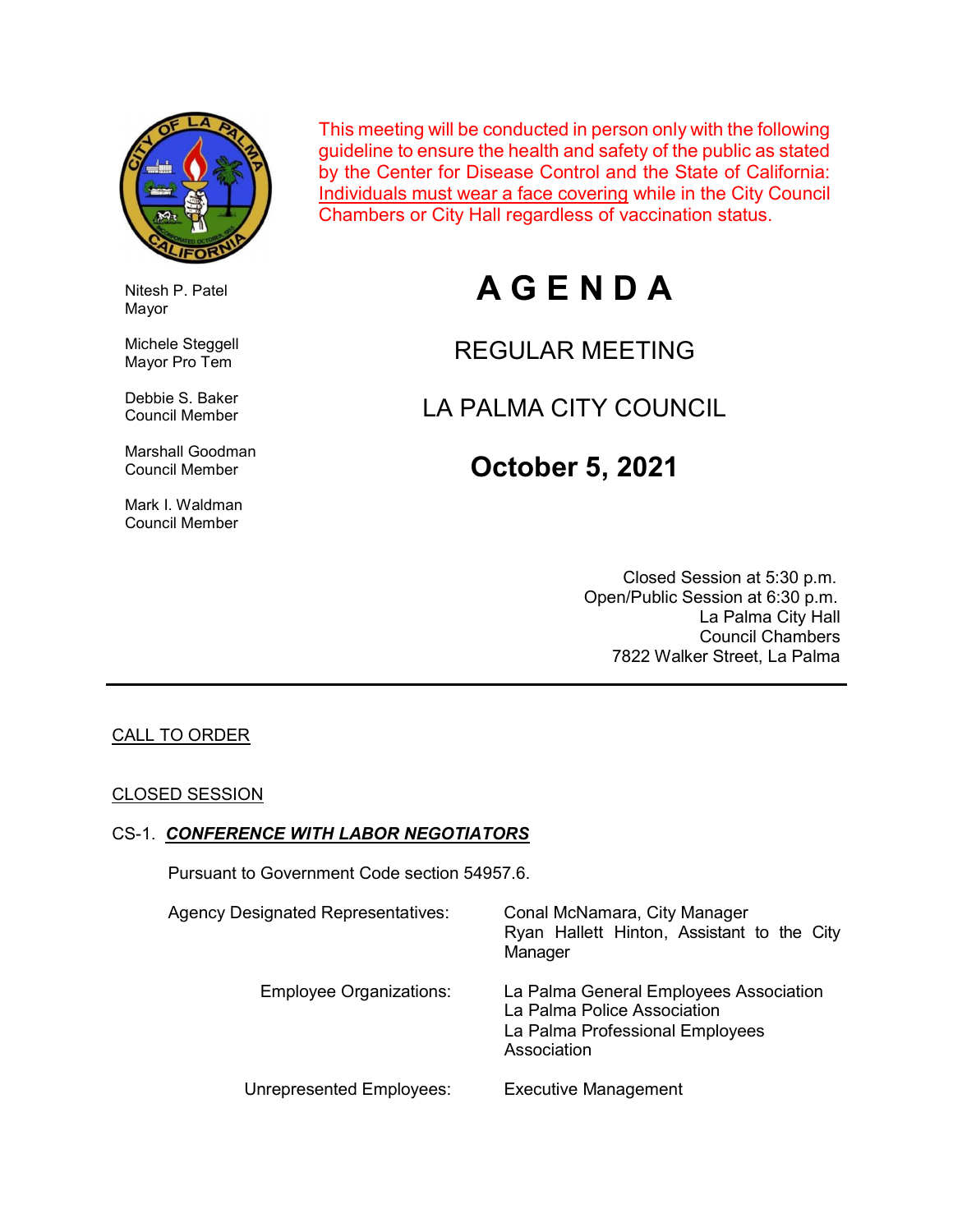#### CS-2. CONFERENCE WITH REAL PROPERTY NEGOTIATIONS PURSUANT TO GOVERNMENT CODE SECTION 54956.8

Property: 5410-14 La Palma Avenue, La Palma, California

 Agency negotiator: Conal McNamara, City Manager Ajit Thind, City Attorney

Negotiating parties: Victor Chung, Elite Taekwondo Center, LLC

Under negotiations: Price and/or terms of the Amended Lease

#### CS-3. CONFERENCE WITH LEGAL COUNSEL- EXISTING LITIGATION (pursuant to Government Code section 54956.9(d)(2)):

One item (1) Claim No. 3019964 MZG Claimant: Rabi Fararji

#### CS-4. PUBLIC EMPLOYEE PERFORMANCE EVALUATION

Government Code Section 54957

Position Title: City Manager

OPEN SESSION: (Scheduled to Start at 6:30 p.m.)

| PLEDGE OF ALLEGIANCE: | Mayor Pro Tem Steggell                                       |
|-----------------------|--------------------------------------------------------------|
| INVOCATION:           | Pastor Matthew Agosto, City Church<br>Council Member Goodman |
| ROLL CALL:            | <b>Council and Commission Members</b>                        |

#### PRESENTATIONS

- 1. Proclamation in Recognition of October as Hindu Heritage Month.
- 2. Proclamation in Recognition of October 3-9 as "Fire Prevention Week"

ORAL COMMUNICATIONS (Time Limit: 5 Minutes Each)

Time has been reserved at this point in the Agenda for persons wishing to speak on any item that is not listed on the Agenda. By law, the City Council and Successor Agency are prohibited from taking action on such oral comments. The matter will be automatically referred to staff for appropriate response or action or will be placed on the Agenda of a future meeting. Matters listed on the Agenda may be addressed either at this time or at the time they are before the City Council for discussion.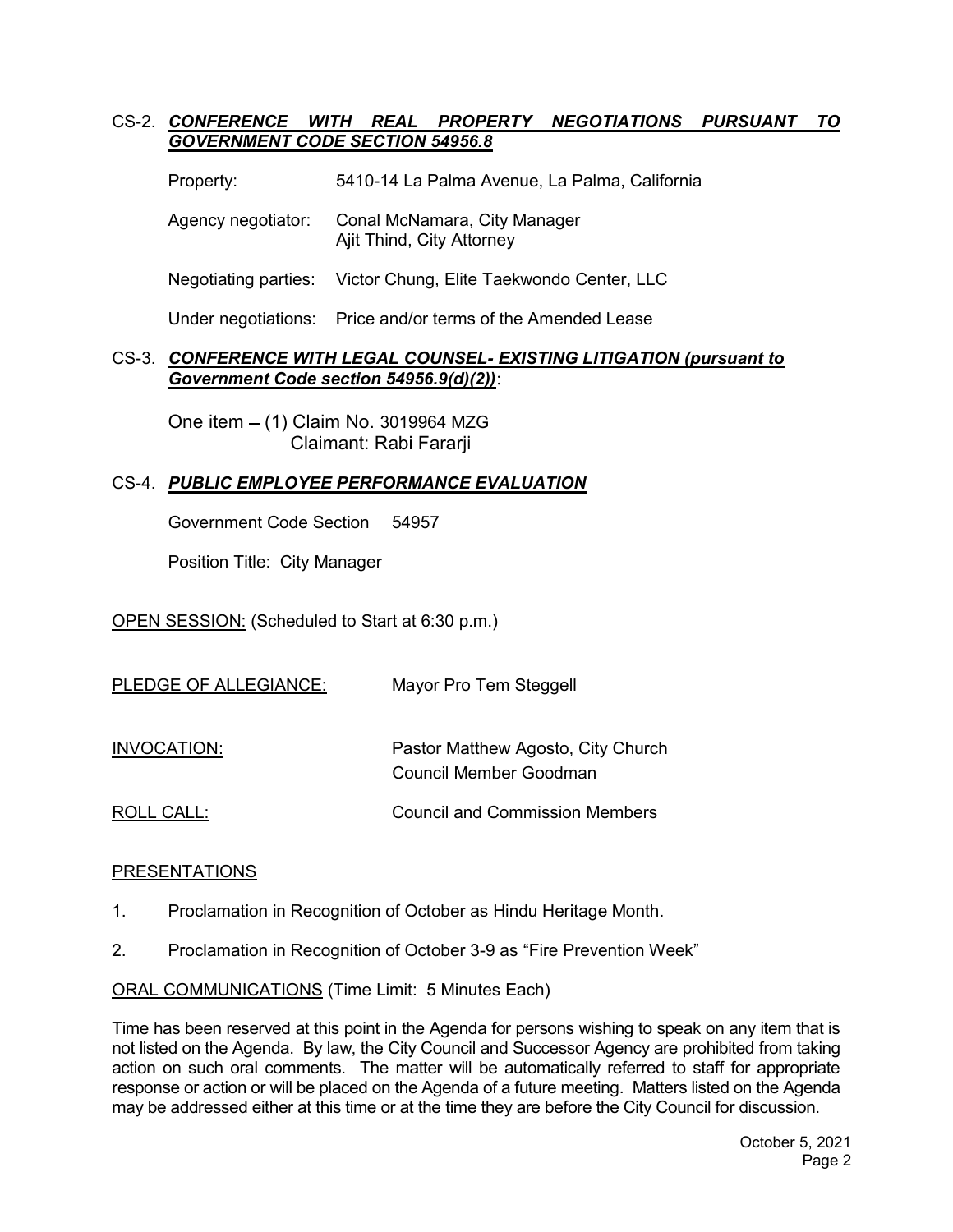RECESS CITY COUNCIL AND CONVENE AS

## **SUCCESSOR AGENCY TO THE DISSOLVED COMMUNITY DEVELOPMENT COMMISSION OF THE CITY OF LA PALMA**

*The City Council will now recess and convene as the Successor Agency to the Dissolved Community Development Commission of the City of La Palma. Members of the La Palma City Council receive no compensation or stipend as a result of convening or participating in either the Successor Agency or otherwise as serving as members of the Successor Agency.*

#### CONSENT CALENDAR (1 Item)

All matters listed under Consent Calendar will be acted upon by one motion affirming the action recommended on the Agenda. There will be no separate discussion on these items prior to voting unless members of the Successor Agency, Staff, or the public request that specific items be removed from the Consent Calendar for separate action. Any member of the public who wishes to discuss a Consent Calendar item should come forward to the microphone and, upon recognition by the Chair, state his or her name, address, and the item number.

#### A. *Approval of [Successor](https://www.cityoflapalma.org/DocumentCenter/View/11135/Item-A_Successor-Agency-Minutes) Agency Minutes*

Recommendation that the Successor Agency approve the Minutes of the September 7, 2021, Regular Meeting of the Successor Agency.

#### PUBLIC HEARINGS

None Scheduled.

#### REGULAR ITEMS

None Scheduled.

#### ADJOURN THE SUCCESSOR AGENCY

## **CITY COUNCIL**

#### CONSENT CALENDAR (12 Items)

All matters listed under Consent Calendar will be acted upon by one motion affirming the action recommended on the Agenda. There will be no separate discussion on these items prior to voting unless members of the City Council, Staff, or the public request that specific items be removed from the Consent Calendar for separate action. Any member of the public who wishes to discuss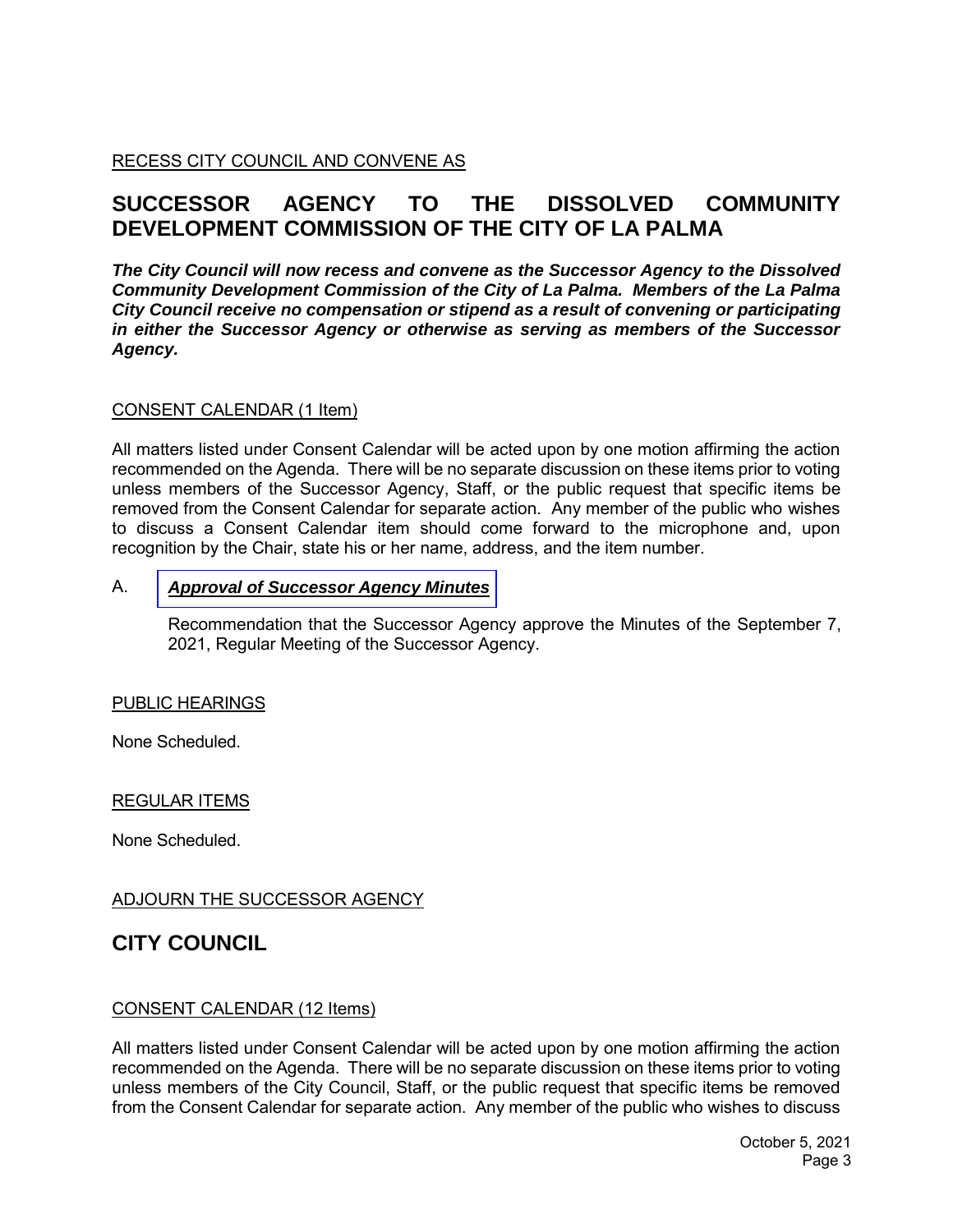a Consent Calendar item should come forward to the microphone and, upon recognition by the Mayor, state his or her name, address, and the item number.

#### 1. *[Waive the Reading of All Ordinances](https://www.cityoflapalma.org/DocumentCenter/View/11136/Item-1_Reading-of-Ordinances)*

Recommendation that the City Council waive the reading of all Ordinances in their entirety and read by title only.

#### 2. *[Approval of Council Minutes](https://www.cityoflapalma.org/DocumentCenter/View/11137/Item-2_SR-City-Council-Minutes)*

Recommendation that the City Council approved the Minutes of the September 7, 2021, Regular Meeting of the City Council.

#### 3. *[Approval of Register of Demands](https://www.cityoflapalma.org/DocumentCenter/View/11138/Item-3_CC-Warrants)*

Recommendation that the City Council adopt a Resolution approving the Registers of Demands for Septembert 21, 2021, and October 5, 2021.

#### 4. *Second Reading and Adoption of An Ordinance Amending Chapter 18 of the La [Palma Municipal Code pertaining to Garbage and Refuse to Incorporate the State's](https://www.cityoflapalma.org/DocumentCenter/View/11139/Item-4_Adoption-of-SB1383_Ordinace)  Organic Waste Methane Emissions Reductions Mandate (Senate Bill 1383)*

Recommendation that the City Council approve the second reading and adopt by title only "An Ordinance Amending Chapter 18 of the La Palma Municipal Code pertaining to Garbage And Refuse Code to Incorporate the State's Organic Waste Methane Emissions Reductions Mandate (Senate Bill 1383)".

#### 5. *[Resolution Request in Support of the Veteran Cemetery Coalition](https://www.cityoflapalma.org/DocumentCenter/View/11140/Item-5_Letter-of-Support-for-OC-Veterans-Cemetary)*

Recommendation that the City Council adopt a Resolution approving their support of the Veteran's Cemetery Coalition in pursuit of a veteran's cemetery at the Gypsum Canyon site.

#### 6. *[Approval to Exercise Extensions to Consultant Services Agreement with Charles](https://www.cityoflapalma.org/DocumentCenter/View/11141/Item-6_CAA-Contract-Extension)  Abbott Associates for Environmental Services – NPDES Storm Water and FOG Program*

Recommendation that the City Council authorize the Mayor to exercise the remaining two (2) one (1) year extensions of the Agreement for Consultant Services with Charles Abbott Associates, Inc. for Environmental Services – NPDES Storm Water and FOG Program.

#### 7. *[Resolution Declaring Surplus Property for 5010-14 La Palma Avenue](https://www.cityoflapalma.org/DocumentCenter/View/11142/Item-7_Surplus-land-5410-La-Palma)*

Recommendation that the City Council adopt a Resolution declaring the property at 5010- 14 La Palma Avenue, La Palma, as surplus property pursuant to the Surplus Land Act.

#### 8. *[Notice of Completion and Acceptance of Work for the Thelma Avenue Interconnect](https://www.cityoflapalma.org/DocumentCenter/View/11143/Item-8_Notice-of-Completion-21-WTR-02)  Project, City Project No. 21-WTR-02*

Recommendation that the City Council take the following actions: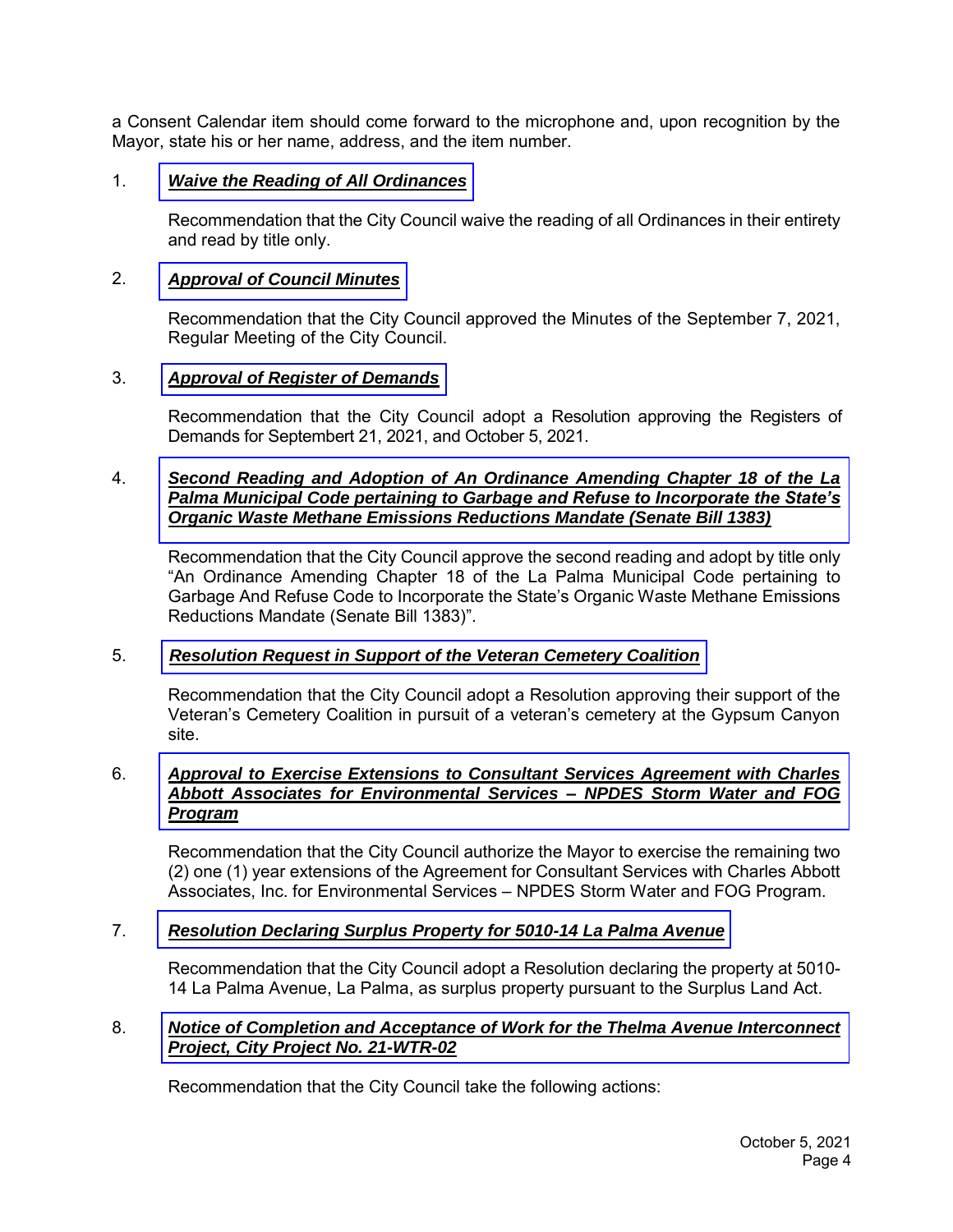- a) Accept the work and authorize the Community Services Director to file the Notice of Completion and Acceptance of Work with the Orange County Recorder for the Thelma Avenue Interconnect Project, City Project No. 21-WTR-02; and
- b) Approve the carryover of funding from the FY 2020/21 Budget in the amount of \$195,000 (055-900-9344-00000) to be included in the FY 2021/22 mid-year budget resolution.

#### 9. *[Notice of Completion and Acceptance of Work for the City Hall HVAC](https://www.cityoflapalma.org/DocumentCenter/View/11129/Item-9_NOC-City-Hall-HVAC-Improvements)  Improvements, City Project No. 20-BLDG-03*

Recommendation that the City Council take the following actions:

- a) Accept the work and authorize the Community Services Director to file the Notice of Completion and Acceptance of Work with the Orange County Recorder for the City Hall HVAC Improvements, City Project No. 20-BLDG-03: and
- b) Authorize additional funding in the amount of \$71,909 (035-900-8040-00000), of which \$8,423 will be added to the FY 2021-22 Budget and included in the mid-year budget resolution.

#### 10. *[Award of Contract to Universal Coating, Inc. for the Civic Center Roof Project, City](https://www.cityoflapalma.org/DocumentCenter/View/11130/Item-10_AOC-City-Hall-Roof)  Project No. 21-BLDG-04*

Recommendation that the City Council approve Award of Contract in the amount of \$181,989.00 to the low bidder, Universal Coating, Inc. for the Civic Center Roof Project, City Project No. 21-BLDG-04.

#### 11. *[Award of Contract to JDL Design, LLC for Walker Well Motor PLC Upgrade](https://www.cityoflapalma.org/DocumentCenter/View/11131/Item-11_Walker-Well-PLC)*.

Recommendation that the City Council take the following actions:

- a) Award a contract in the amount of \$49,200 to JDL Design, LLC for Walker Well Motor PLC Upgrade; and
- b) Approve the carryover of funds from FY 2020-21 Budget to FY 2021-22, to be included in the mid-year budget resolution.

#### 12. *[Approve Mutual Aid Agreement between the City of La Palma and the County of](https://www.cityoflapalma.org/DocumentCenter/View/11132/Item-12_Mutual-Aid-Agreement-for-COVID)  Orange*

Recommendation that the City Council take the following actions:

- a) Approve and authorize the City Manager or designee to execute a Mutual Aid Agreement for the COVID-19 Vaccination Effort with the County of Orange, pertaining to mutual aid assistance provided under the Orange County Operational Area Agreement; and
- b) Authorize the City Manager or designee to execute any actions necessary for the purposes of obtaining federal financial assistance related to this Agreement, if those actions do not materially change the terms or amount of the City of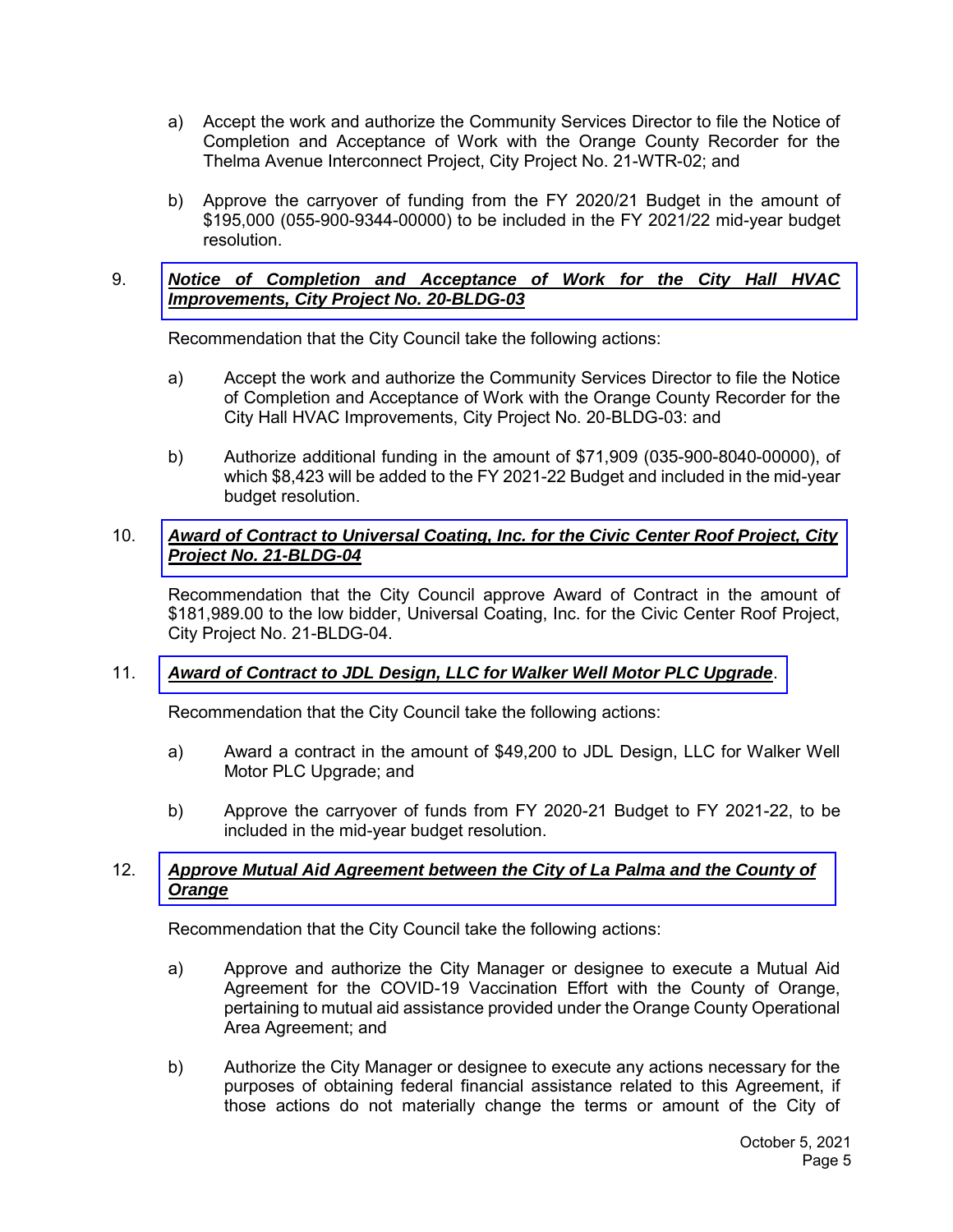La Palma's commitment as it is reflected in the above-referenced agreement.

#### PUBLIC HEARINGS (1 Item)

#### 13. *[Adoption of the 2021-2029 Housing Element](https://www.cityoflapalma.org/DocumentCenter/View/11133/Item-13_Staff_Report_HE_Adoption)*

Recommendation that the City Council take the following actions:

- a) Open Public Hearing
- b) Receive Staff Report
- c) City Council Comments and Questions
- d) Receive Public Input
- e) Close Public Hearing
- f) Adopt a Resolution approving the 2021-2029 Housing Element update

#### REGULAR ITEMS (1 Item)

#### 14. *Study Session [regarding Short-Term Residential Rentals](https://www.cityoflapalma.org/DocumentCenter/View/11134/Item-14_Study_Session_STRs)*

Recommendation that the City Council receive the report and provide direction to staff as desired.

#### COUNCILMEMBER AB1234 REPORTS, REPORTS FROM CITY-AFFILIATED COMMITTEES, AND COUNCIL REMARKS

#### CITY MANAGER REMARKS

CITY ATTORNEY REMARKS

ADJOURNMENT